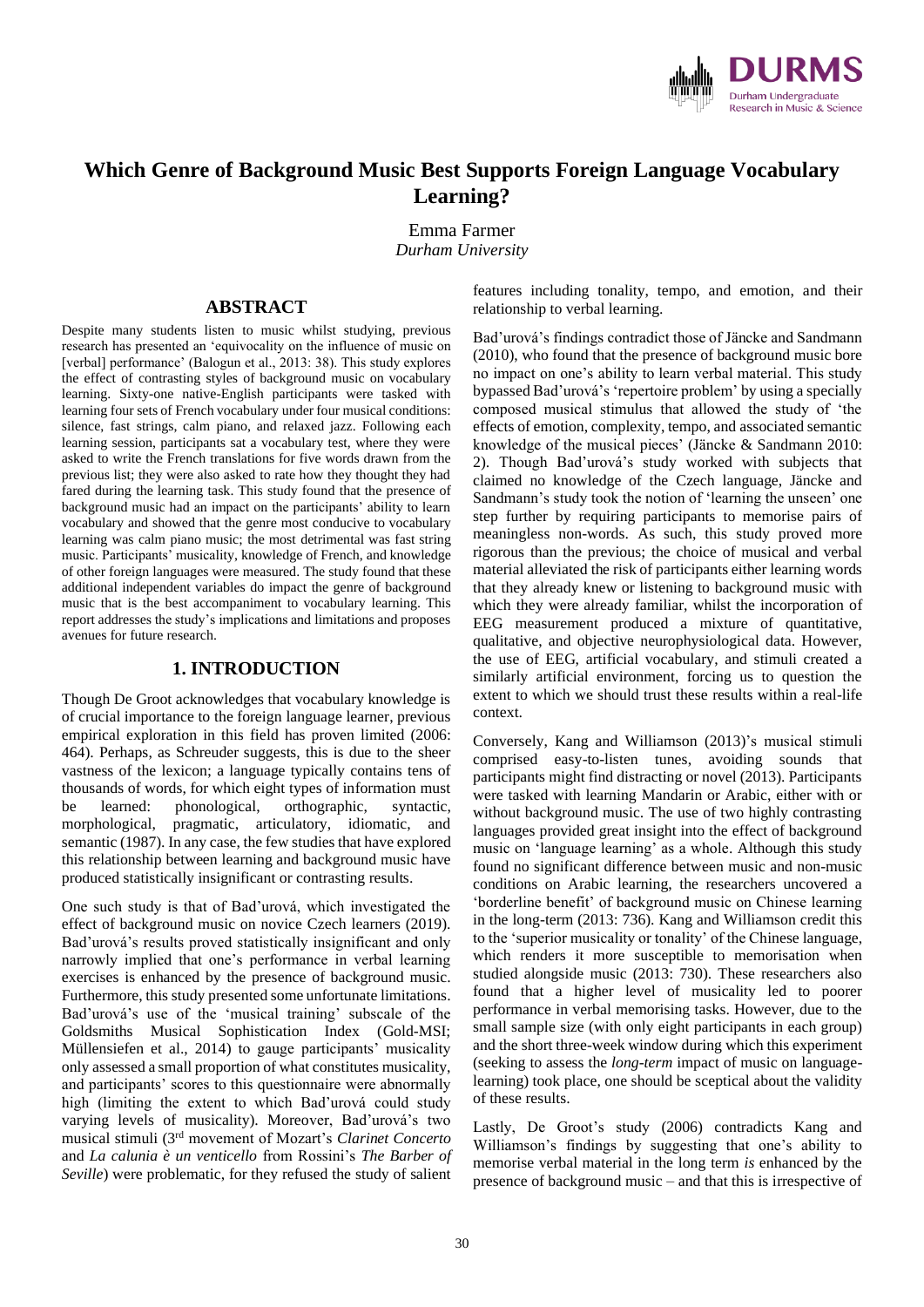the tonality of the language itself. A key strength of this study was that De Groot incorporated the additional variable of participants' knowledge of other foreign languages, and thus, was able to analyse the tripartite relationship between knowledge of other languages, the presence of background music, and verbal learning. However, De Groot's findings were statistically insignificant, and the collected qualitative data forces us to further question its validity. Furthermore, De Groot's participants (akin to Jäncke & Sandmann, 2010) were tasked with memorising made-up non-words, which again rendered the experiment somewhat artificial.

This brief literature review underscores that whilst the study of the relationship between music and verbal learning is *not* a novel avenue for research; it remains a matter of contention. This paper builds upon existing research by addressing the highlighted limitations in previous methodologies. This study will examine learners of a broad range of abilities in the target language, and rather than using an artificial non-language, will use French. Furthermore, rather than merely studying whether the presence of background music has an impact on one's ability to memorise sets of French vocabulary, this study strives to ascertain the effect of various *styles* of background music on verbal learning. Lastly, this study ascertains whether one's level of musicianship bears any impact on one's ability to memorise vocabulary under musical/non-musical conditions.

Three key hypotheses were established. The first was that the presence of background music *will* have an impact on French vocabulary learning; this would support the findings of Angel, Polzella, and Elvers (2010), Salamé and Baddeley (1989), and Mamarella, Fairfield, and Cornoldi (2007), rather than those of Bad'urová (2019), Patson and Tippett (2011), and Kang and Williamson (2013) – since French is not a tonal language. The second hypothesis was that the type of music that will best facilitate foreign language vocabulary learning might be described as 'low-complex', thus supporting findings by Kang and Williamson (2013), Felix (1993), Furnham and Allass (1999), Jones et al., (2006), Schellenberg (2005), and Thompson et al., (2001). The final hypothesis is that one's level of musicianship will also impact one's ability to memorise and recall vocabulary when subjected to music, supporting the findings of Kang and Williamson (2013) and Cockerton, Moore and Norman (1997), rather than Patson and Tippett (2011), Bad'urová (2019), and Koelsch et al. (2005).

## **2. METHOD**

*Design*. This experiment employed a within-participants design, whereby subjects completed all tasks in experimental conditions. The independent variable was the four genres of background music that participants listened to as they memorised sets of vocabulary. Immediate vocabulary recall constituted one dependent measure; the other was the participants' perception of their scores under each musical condition.

*Participants*. Sixty-one native-English speakers, whose ages ranged from 18-75 ( $M = 24.05$ ;  $SD = 8.72$ ) completed this study. Prior to completing the main learning task, they completed a series of short questionnaires. Firstly, participants

self-assessed their level of musicality and aligned themselves within one of the six categories that are shown in Table  $1$ these levels of musicianship are derived from the Ollen Music Sophistication Index (Ollen, 2006). If 'nonmusician' = 1 point, and 'professional musician' =  $6$  points, the mean level of musical expertise is 3.16.

| Table 1. Participants' Self-Assessed Levels of Musicality |  |  |  |  |
|-----------------------------------------------------------|--|--|--|--|
|-----------------------------------------------------------|--|--|--|--|

| <b>Level of musical expertise</b> | Number of participants that<br>aligned themselves with this<br>category |
|-----------------------------------|-------------------------------------------------------------------------|
| Nonmusician                       | 5                                                                       |
| Music-loving nonmusician          | 15                                                                      |
| Amateur musician                  | 18                                                                      |
| Serious amateur musician          | 13                                                                      |
| Semi-professional musician        | 8                                                                       |
| Professional musician             | 2                                                                       |

Participants also self-assessed their level of French within one of six categories, which correspond to the Common European Framework of Reference for Languages. These categories are shown in Table 2. If 'beginner' =  $1$  point, and 'upper advanced' = 6 points, then the average level of French (considering all 61 participants) is 3.98.

Table 2. Participants' Self-Assessed Levels of French

| Number of participants that<br>aligned themselves with this<br>category |
|-------------------------------------------------------------------------|
| 3                                                                       |
| 9                                                                       |
| 11                                                                      |
| 10                                                                      |
| 19                                                                      |
| 9                                                                       |
|                                                                         |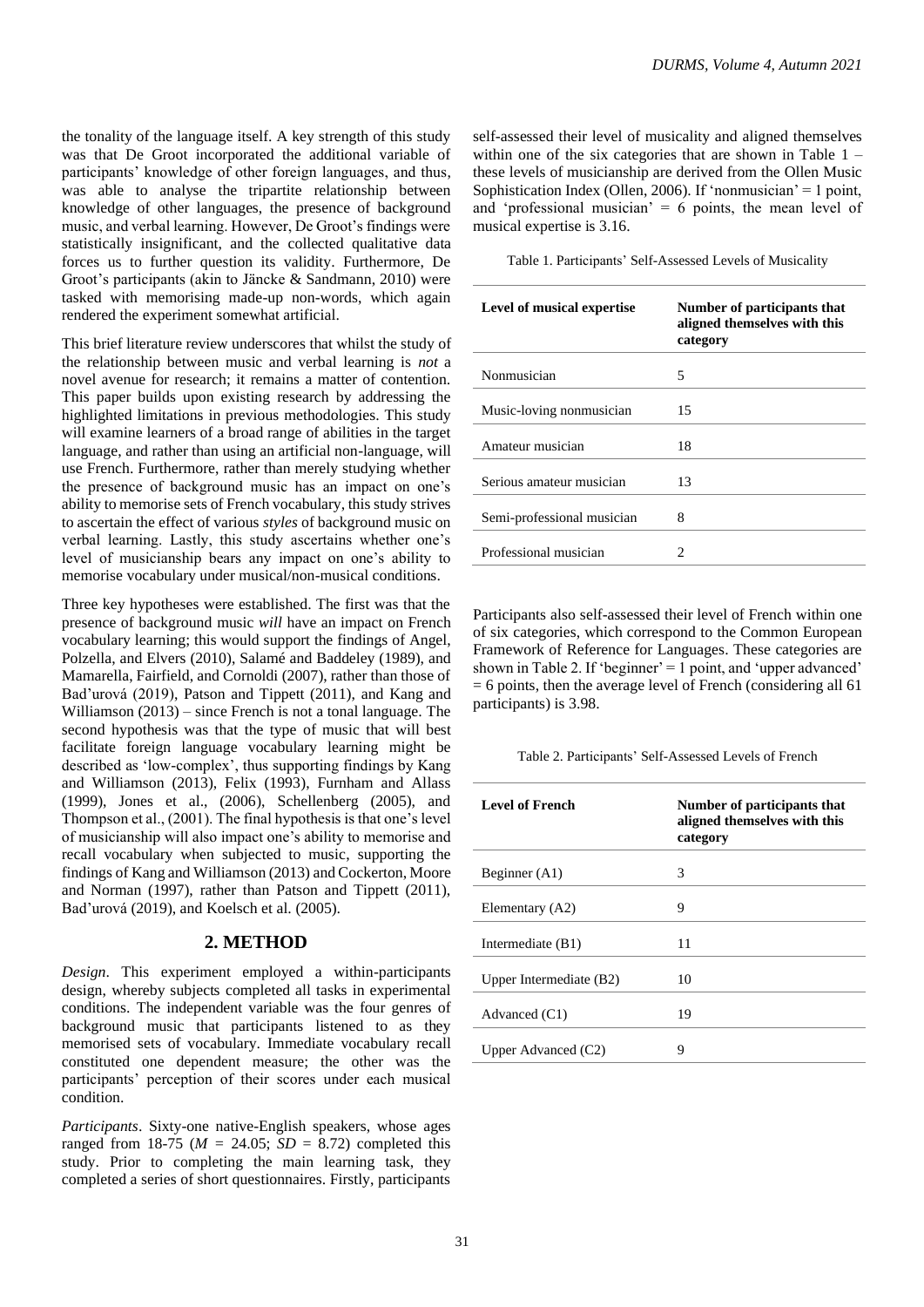Finally, 41 participants admitted to having knowledge of (an)other foreign language(s), which are visualised in the word cloud depicted in Figure 1. The more frequently the language was mentioned by participants, the larger it appears in this word cloud; as such, the languages most frequently mentioned by participants were Spanish, German, Italian, and Russian.



Figure 1. Languages with which the participants were familiar

*Materials: Learning task.* To minimise the risk of previous exposure, the vocabulary with which participants were tasked with learning comprised exclusively of English non-cognates. Four vocabulary lists were created, each including 10 French words and their English equivalents (see Appendix). The French words comprised a combination of topic-specific, scientific, or musical vocabulary or uncommon words/unusual synonyms for common words. The vocabulary used in this experiment was drawn from 'advanced French' vocabulary sets on *Memrise*<sup>1</sup> and *Quizlet*. 2

*Musical stimuli*. Three contrasting musical stimuli were used in this experiment, in addition to 'silence' (control condition). The three genres were 'fast strings', 'relaxed jazz', and 'calm piano'. The extracts used to represent each of these categories were found in *Spotify*'s study playlists and were selected on the basis that they might be unfamiliar to the participant (i.e., the most popular tracks were avoided). For each of the three musical conditions, only the first minute of the pieces was used; conversely, in the silent condition, a minute-long countdown was shown onscreen. The musical stimuli and their descriptions are visualised in Table 3.

| Table 3. Musical Stimuli Used in This Experiment |  |  |
|--------------------------------------------------|--|--|
|                                                  |  |  |

| Category            | Name of excerpt                                                                 | <b>Description of</b><br>excerpt                                                                                                                |
|---------------------|---------------------------------------------------------------------------------|-------------------------------------------------------------------------------------------------------------------------------------------------|
| Silence             | <b>NA</b>                                                                       | Silent                                                                                                                                          |
| <b>Fast Strings</b> | 'String Quartet no.<br>130 in Bb Major:<br>Presto', by L.V.<br><b>Beethoven</b> | Fast, classical<br>string quartet. Bb<br>major, largely<br>homophonic. Wide<br>variations in<br>dynamics are heard<br>throughout.               |
| Relaxed Jazz        | 'Stella by<br>Starlight', by<br>Sophie Lemon                                    | Slow, 4/4<br>homophonic and<br>virtuosic saxophone<br>music accompanied<br>by piano and light<br>percussion. Soft<br>dynamics<br>throughout.    |
| Calm Piano          | 'Sleepy Meadows',<br>by Julia Andersson                                         | Moderate tempo,<br>12/8, arpeggio-like<br>piano music. Uses a<br>consistent.<br>arpeggiated<br>bassline and<br>moderate dynamics<br>throughout. |

*Procedure.* This study was conducted online; participants were recruited through social media posts, information was collected via *Qualtrics*. Following the opening questionnaires, participants were provided with instructions for the main task: they were told that they would be asked to learn a set of vocabulary while listening to a one-minute musical excerpt. They were also told that there would be four sets of vocabulary to learn, and that following each round, they would be tested on their recall.

Before the main learning task, participants completed a short practice trial (which required three pairs of vocabulary to be learnt alongside a 30-second extract of *Spring* from Vivaldi's *The Four Seasons*); the data collected here was not included in analysis. Throughout the experiment, participants were asked not to cheat, to leave their volume at a constant level, and to wear headphones.

In the main experimental task, all 10 translation pairs (French words alongside their English equivalent) were presented simultaneously. In the vocabulary test, participants were asked to recall only five of the 10 words that they had just studied; they were asked to write the French equivalent of the English

<sup>1</sup> <https://www.memrise.com/>

<sup>2</sup> https://quizlet.com/en-gb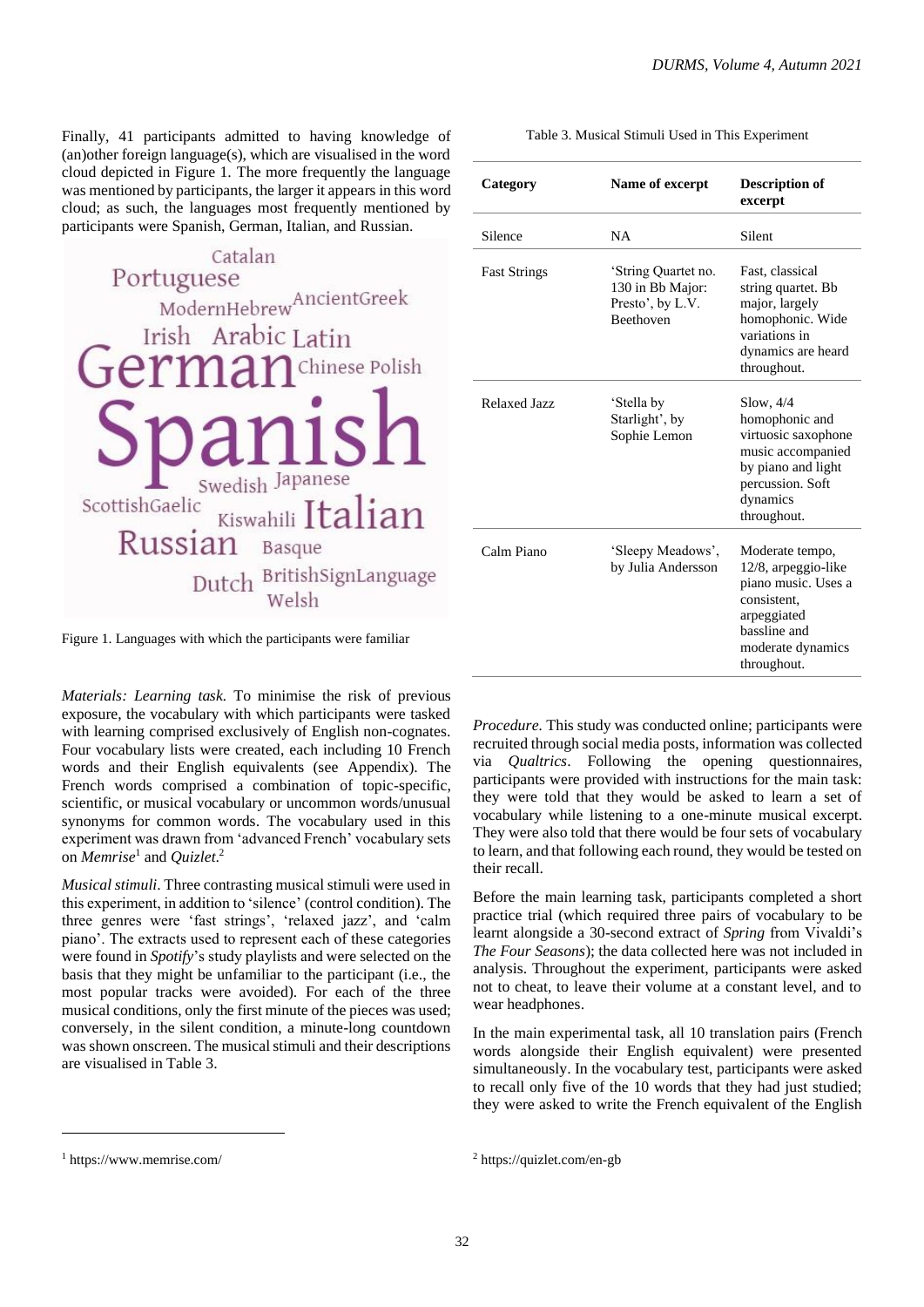word. To replicate school/university conditions, each vocabulary test was completed in silence. The whole experiment took approximately 10 minutes to complete.

## **3. RESULTS**

The highest possible perception rating and score in each of the vocabulary tests was 5. Figure 2 shows the mean scores, considering all participants in each musical condition. The data indicate that participants both scored and thought they had scored the best under the calm piano musical condition; the mean score was  $2.79$  ( $SD = 1.59$ ) and the mean perception was 3.02 (*SD* = 1.16). These results show that the genre of background music that was the second-best facilitator of verbal learning was relaxed jazz;  $M = 2.64$  (*SD* = 1.35) and the mean perception 2.89 ( $SD = 1.05$ ). This was followed by the silent (control) condition, where  $M = 2.36$  (*SD* = 1.52), and the average perception was 2.62 (*SD =* 1.24). This study found that the genre of background music that was least conducive to vocabulary learning was fast strings music, where the average score was  $1.67$  (*SD* = 1.29) and the average perception was  $2.13$  ( $SD = 0.96$ ). Two ANOVAs were carried out on these data; one on the participants' mean scores  $(F(3,240) = 7.25$ , *p*<.05) and the other on the participants' mean perception of their scores  $(F(3,240) = 7.25, p < .05)$ . These statistical analyses reveal that these data are statistically significant, and thus allow the null hypothesis to be rejected.



Figure 2. Mean scores and perceptions (SD) on the translation test, across all participants under each musical condition

To ascertain whether musical training as an additional variable explains the individual differences in task performance, participants were grouped into three categories (20 musicloving nonmusicians; 31 serious amateur musicians; 10 semiprofessional musicians) dependant on their answers to the 'musicality' questions in the opening questionnaire. This is visualised in Figures 3 and 4. In this experiment, the most musical participants (semi-professional musicians) consistently scored lower than the other participant groups under all four of the musical conditions:  $M = 2.40$  (*SD* = 1.96) in the calm piano condition;  $M = 1.80$  (*SD* = 1.87) in the silent condition;  $M =$ 1.40 ( $SD = 1.35$ ) in the fast strings condition;  $M = 2.50$  ( $SD = 1.35$ ) 1.58) in the relaxed jazz condition. Conversely, the serious amateur musicians on average scored better than the other participant groups under the silent ( $M = 2.58$ ,  $SD = 1.43$ ) and fast strings ( $M = 1.84$ ,  $SD = 1.19$ ) conditions, whereas the least musical participants – music-loving nonmusicians – on average scored better than the other participant groups under the calm piano ( $M = 3.05$ ,  $SD = 1.43$ ) and relaxed jazz ( $M = 2.80$ ,  $SD =$ 1.36) conditions.



Figure 3. Mean perceptions of scores (SD) between the three musicality groups under each of the musical conditions.



Figure 4. Mean scores (SD) between the three musicality groups under each of the musical conditions.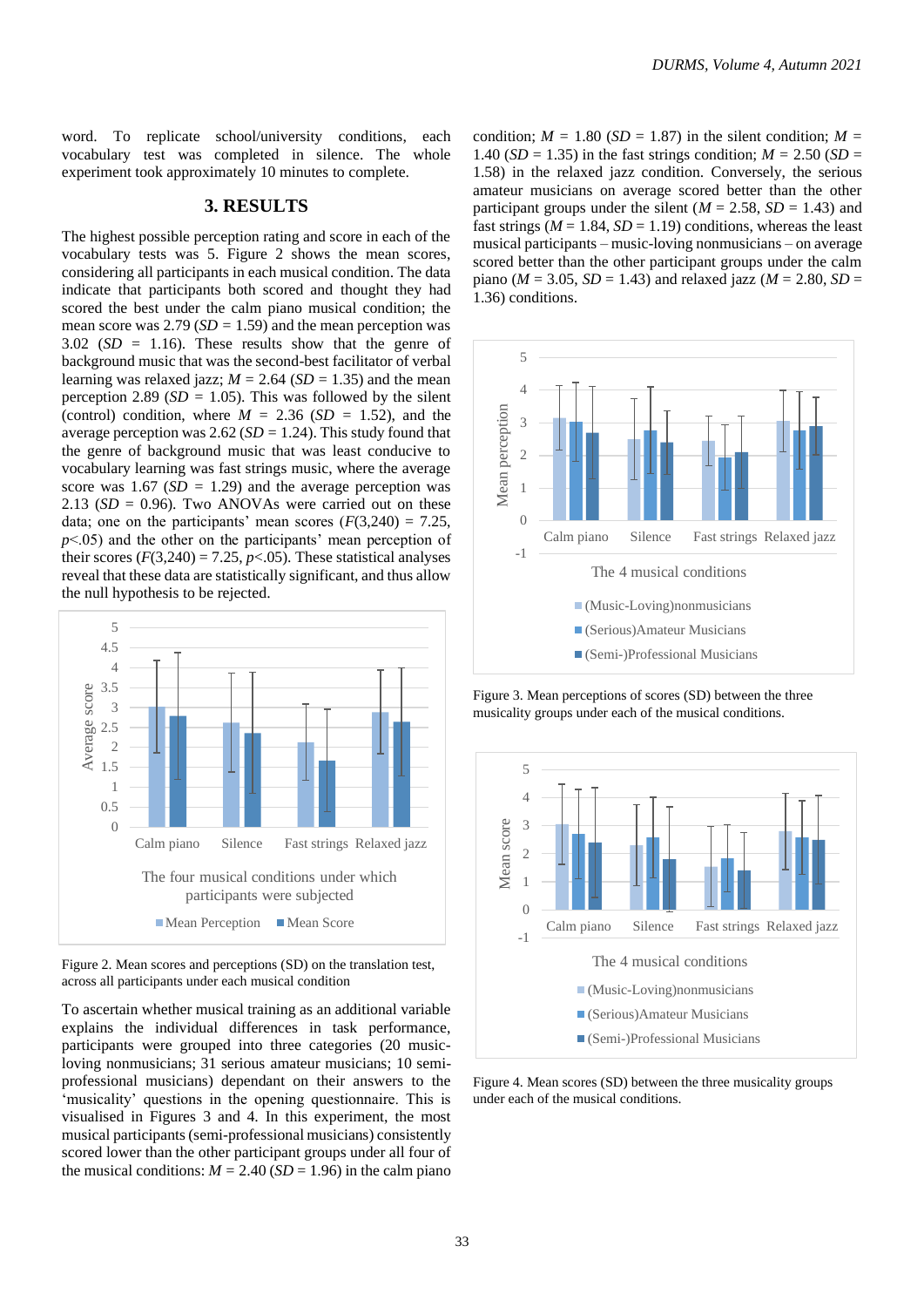

Figure 5. Mean perceptions of scores (SD) between the three French attainment groups under each of the musical conditions



Figure 6. Mean scores (SD) between the three French attainment groups under each of the musical conditions

To determine whether participants' level of French similarly explains the differences in task performance, participants were grouped into three categories based on their answers to the 'level of French' questions in the opening questionnaire; these three categories were 'beginner', 'intermediate', and 'advanced', comprising 12, 21, and 28 participants (see Figures 5 and 6). On average, the 'advanced' participants scored higher than the other participant groups under all four of the musical conditions, achieving a mean score of  $3.43$  (*SD* = 1.40) when subjected to calm piano music,  $3.11$  (*SD* = 1.34) in the silent condition,  $1.96$  ( $SD = 1.40$ ) in the fast strings condition, and 3.18 (*SD* = 1.16) when listening to relaxed jazz music. However, the results are again less clear-cut for the 'beginner' and 'intermediate' participant groups, for in this experiment the 'beginner' participants on average scored worse under the calm piano ( $M = 1.58$ ,  $SD = 1.88$ ) and relaxed jazz ( $M = 2.00$ ,  $SD =$ 1.41) conditions, whereas the 'intermediate' participants on

average scored worse under the silent  $(M = 1.71, SD = 1.23)$ and fast strings ( $M = 1.38$ ,  $SD = 1.07$ ) conditions.



Figure 7. Mean perceptions of scores (SD) between mono- and polylinguists, under each of the musical conditions



Figure 8. Mean scores (SD) between mono- and poly-linguists, under each of the musical conditions

Lastly, to ascertain whether knowledge of other languages could explain the individual differences in task performance, participants were split into two groups according to their answers to the 'knowledge of other languages' portion of the opening questionnaire (see Figures 7 and 8). These two categories were 'students of only French' and 'students of other foreign languages', comprising 20 and 41 participants respectively. Under each of the four musical stimuli, polyglots scored (on average) better than the mono-linguists, scoring an average of 2.90  $(SD = 1.64)$  in the calm piano condition, 2.59  $(SD = 1.47)$  in the silent condition, 1.83  $(SD = 1.39)$  in the fast strings condition, and  $2.78$  (*SD* = 1.29) – compared to the average score of 2.60 (*SD* = 1.57), 1.90 (*SD* = 1.55), 1.35 (*SD*   $= 0.99$ ), and 2.35 (*SD*  $= 1.46$ ) that was scored by the students of only French, in each of the musical conditions. There was the greatest disparity between these two participant groups'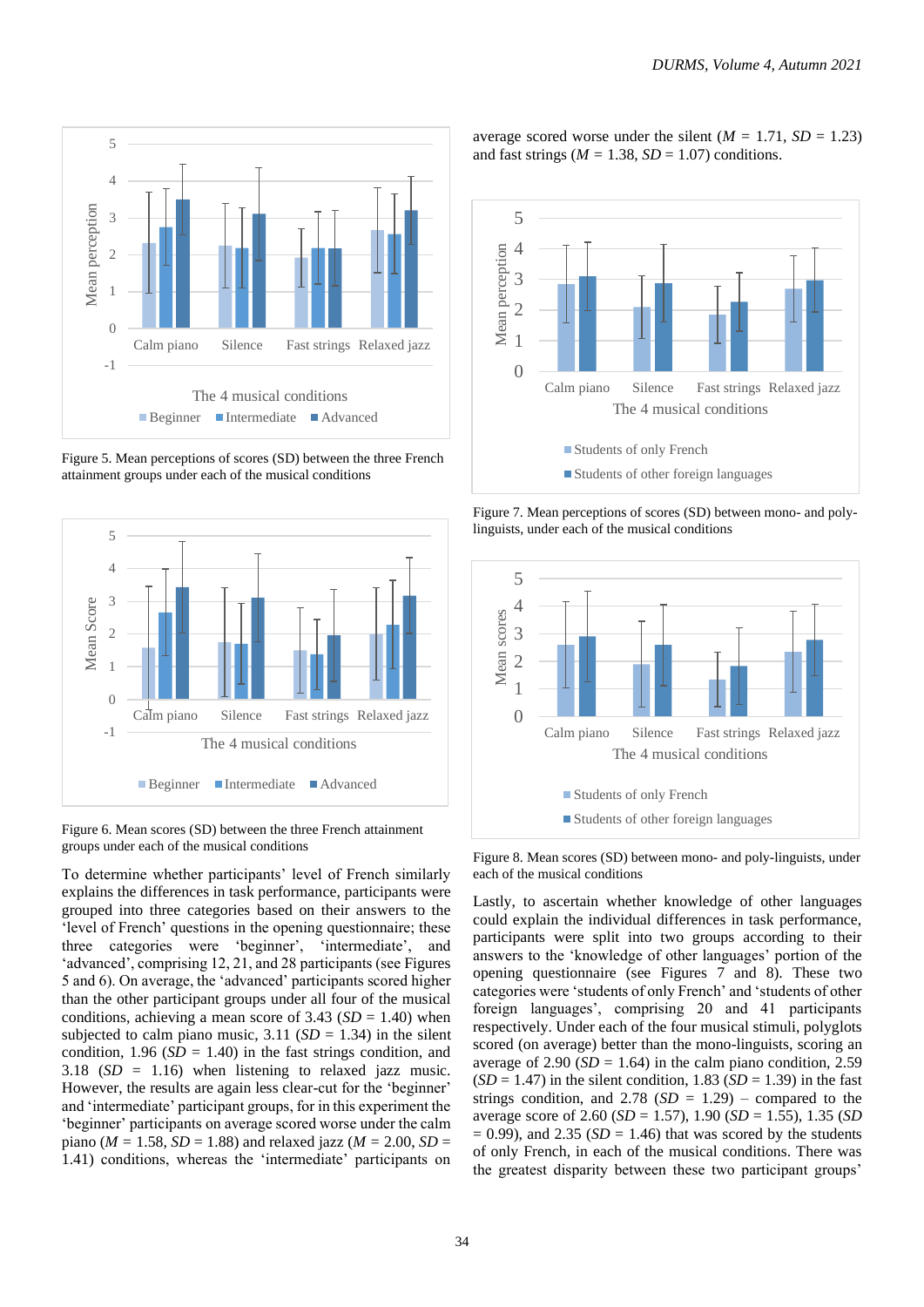scores when subjected to silence (a mean difference in score of 0.69), compared to the calm piano condition, where there was a mere mean difference of 0.30 points between the mono- and poly-linguists.

### **4. DISCUSSION**

The primary hypothesis – that the presence of background music *will* impact one's ability to memorise vocabulary – is supported by this study's findings. In this study, the genre of background music most conducive to verbal learning was 'calm piano', which supports the findings of Angel, Polzella, and Elvers (2010). These researchers suggest that low-complex background music increases the speed of spatial processing and the accuracy of linguistic processing; this is also supported by Mamarella, Fairfield and Cornoldi, who suggest that 'the presence of music in the background can lead to a significant increase in phonological working memory and phonemic fluency' (2007: 2), and Cockerton, Moore and Norman, who assert that such music can 'enhance intelligence test performance' (1997: 2). Furthermore, Kang and Williamson claim that 'music has the potential to both hinder and help performance on a secondary task by acting as a disruptive or stimulating agent', which leads us to assume that the 'fast strings' condition constituted the latter in this experiment (2014: 729). As the 'fast strings' excerpt was the most 'musically complex' of the extracts, it may have led to excess demands being made on the limited capacity of the participant's cognitive systems, and subsequently hindered participants' ability to succeed in the memorising/testing stages; this aligns with the findings of Kämpfs, Sedlmeier and Renkweitz (2010), and Schellenburg (2012). Conversely, the lower-complex 'calm piano' and 'relaxed jazz' conditions provided a better accompaniment to verbal learning, for they likely increased participants' psycho-physiological arousal and mood, rendering the stimulus stimulating rather than distracting.

Moreover, this study found that the *most* musical subjects consistently achieved the lowest scores across all four musical conditions, whilst the *least* musical consistently scored the best. Koelsch, Gunter, Wittforth, and Sammler suggest that 'musically trained individuals process music in different ways' (2005: 3), and this idea is interesting to consider alongside the findings of Patson and Tippett, which indicated that the presence of background music adversely affects the performance of musicians in such language-learning tasks (2011). Patson and Tippett cite that this may be due to the interference of neural networks recruited in language and music processing in musically trained individuals, whilst in musically untrained individuals the processing of language and music remain more functionally independent or separated (2005: 3).

Though the trend (of calm piano music providing the best accompaniment to language-learning, and fast string music providing a detrimental distraction) remained, this study found that polyglot participants and the most advanced French students consistently scored higher than the other participant categories. This may be because they already knew some of the vocabulary or were able to 'guess' answers due to their knowledge of other languages, rendering this a potential limitation of the study. Moreover, although the sample size was

healthy, the participant groups were unbalanced; this issue was not helped by the high drop-out rate (with 96 incomplete responses). A replication might benefit from being shorter, leading to a larger or more even participant group that might produce more reliable results. A replication should also take place in-person, with an invigilator who is able to ensure that participants are completing the study in undisturbed/equal conditions, and that they are not 'cheating', such was the case in Jäncke and Sandman (2010), De Groot (2006), and Kang and Williamson (2013). Moreover, this study only considered one language; a replication should consider more languages, to ascertain whether these results are applicable to multiple tongues.

Previous research (Daoussis & McKelvie, 1986; Furnham & Allass, 1999; Furnham & Bradley, 1997) has considered the relationship between personality traits (notably introversion and extroversion), background music, and verbal learning – which presents another exciting avenue for future research within the context of foreign language vocabulary learning. Finally, given that this study has found that 'calm piano' is the most conducive background musical genre, future research should seek to ascertain *which* instrument playing this calm music, or *which* genre played on the piano, is most beneficial to foreign language learning.

#### **REFERENCES**

- Angel, L.A., Polzella, D.J., & Elvers, G.C. (2010). Background music and cognitive performance. *Perceptual and Motor Skills, 110*(3), 1059-1064.
- Bad'urová, A. (2019). Does background music affect foreign language vocabulary learning? *DURMS*, *Volume 2,* 2-8.
- Balogun, S., Monteiro, N., & Teseletso, T. (2013). Effects of music genre and music language on task performance among University of Botswana students. *American Journal of Applied Psychology*, 1(3), 38-43.
- Daoussis, L., & McKelvie, S.J. (1986). Musical preferences and effects of music on a reading comprehension test for extraverts and introverts. *Perceptual and Motor Skills, 62,*  283-289.
- De Groot, A.M. (2006). Effects of stimulus characteristics and background music on foreign language vocabulary learning and forgetting. *Language Learning, 56*(3), 463-506.
- Cockerton, T., Moore, S., & Norman, D. (1997). Cognitive test performance and background music. *Perceptual and Motor Skills*, *85*(3), 1435–1438.
- Felix, U. (1993). The contribution of background music to the enhancement of learning in suggestopedia: A critical review of the literature. *Journal of the Society for Accelerative Learning and Teaching, 18,* 277-303.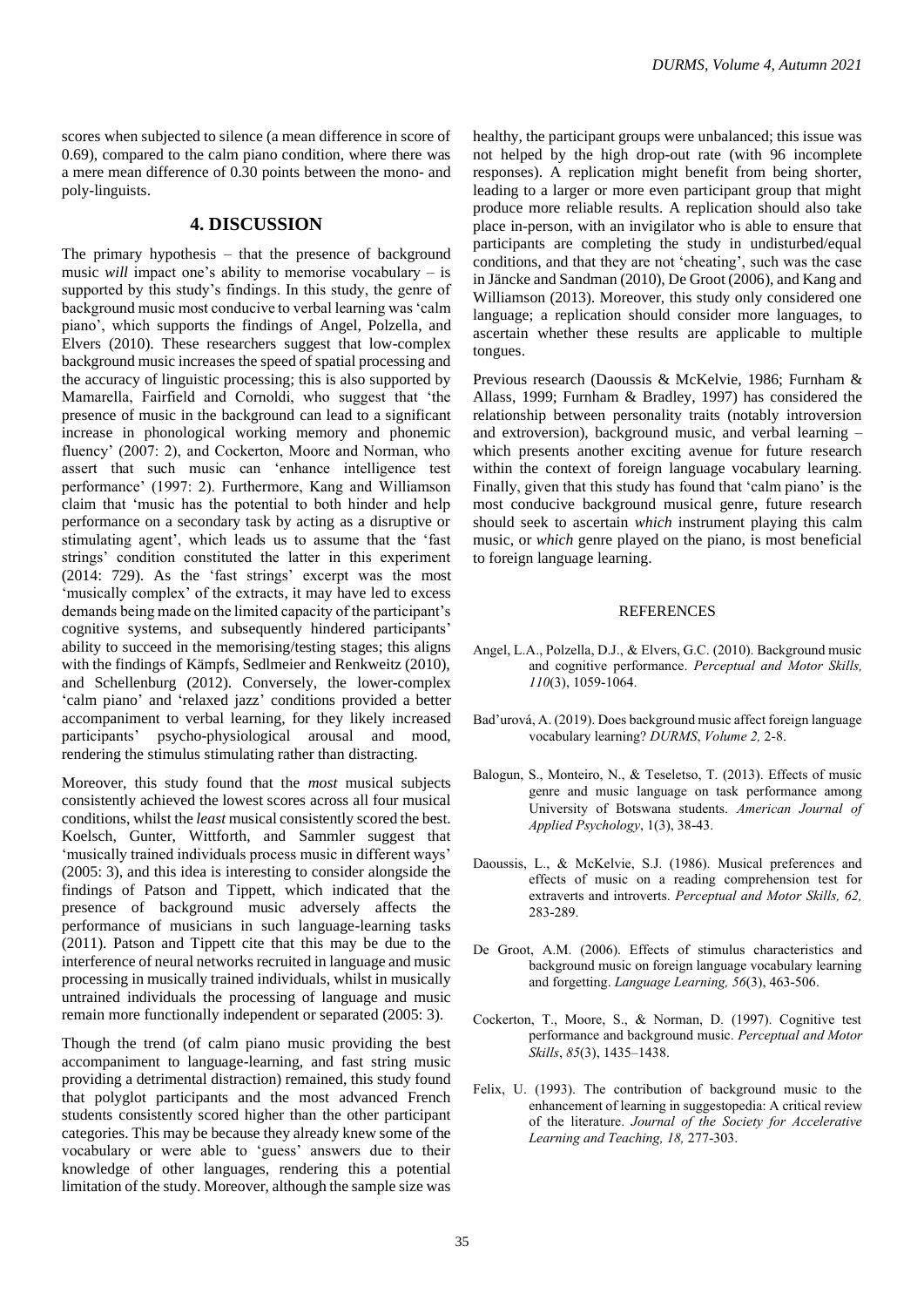- Furnham, A., & Allass, K. (1999). The influence of musical distraction of varying complexity on the cognitive performance of extroverts and introverts. *European Journal of Personality, 13,* 27-38.
- Furnham, A., & Bradley, A. (1997). Music while you work: The differential distraction of background music on the cognitive test performance of introverts and extraverts. *Applied Cognitive Psychology, 11,* 445-455.
- Jäncke, L., & Sandmann, P. (2010). Music listening while you learn: No influence of background music on verbal learning. *Behavioural and Brain Functions, 6*(3), 1-14.
- Jones, M.H., West, D.D., & Estell, D.B. (2006). The Mozart effect: Arousal, preference, and spatial performance. *Psychology of Aesthetics, Creativity, and the Arts, S*(1), 26-32.
- Kämpfs, J., Sedlmeier, P., & Renkewitz, F. (2010). The impact of background music on adult listeners: A meta-analysis. *Psychology of Music, 39*(4), 424-448.
- Kang, H.J., & Williamson, V.J. (2014). Background music can aid second language learning. *Psychology of Music, 42*(5), 728- 747.
- Koelsch, S., Gunter, T.C., Wittfoth, M., & Sammler, D. (2005). Interaction between syntax processing in language and in music: An ERP study. *Journal of Cognitive Neuroscience, 17*(1), 1565-1577.
- Mammarella, N., Fairfield, B., & Cornoldi, C. (2007). Does music enhance cognitive performance in healthy older adults? The Vivaldi effect. *Aging Clinical and Experimental Research, 19*(5), 394-399.
- Ollen, J. E. (2006). A criterion-related validity test of selected indicators of musical sophistication using expert ratings (Unpublished doctoral dissertation). Ohio State University.
- Patson, L.L.M., & Tippett, L.J. (2011). The effect of background music on cognitive performance in musicians and nonmusicians. *Music Perception, 29*, 173-183.
- Salamé, P., & Baddeley, A. (1989). Effects of background music on phonological short-term memory. *The Quarterly Journal of Experimental Psychology, 41*(1), 107-122.
- Schellenberg, E.G. (2005). Music and cognitive abilities. *Current Directions in Psychological Science, 14*(6), 317-320.
- Schreuder, R. (1987). Het mentale lexicon [The mental lexicon]. Inaugural address, University of Nijmegen, The Netherlands.
- Thompson, W.F., Schellenberg, E.G., & Husain, G. (2001). Arousal, mood, and the Mozart effect. *Psychological Science, 12*(3), 248-251.

*Discography.*

- Andersson, J. (2020). Sleepy Meadows in *Promise*. Album, Moderna Records, Sweden.
- Beethoven, L.V. String Quartet No. 130 in B-Flat Major, Op. 13: *2. Presto*. Album, The Danish String Quartet, Denmark.
- Lemon, S. (2020). Stella by Starlight in *Tea for Two*. Album, Sophie Lemon Jazz, USA.
- Vivaldi, A. (1716-17). *The Four Seasons:* Spring. Album, Nigel Kennedy with the English Chamber Orchestra, UK.